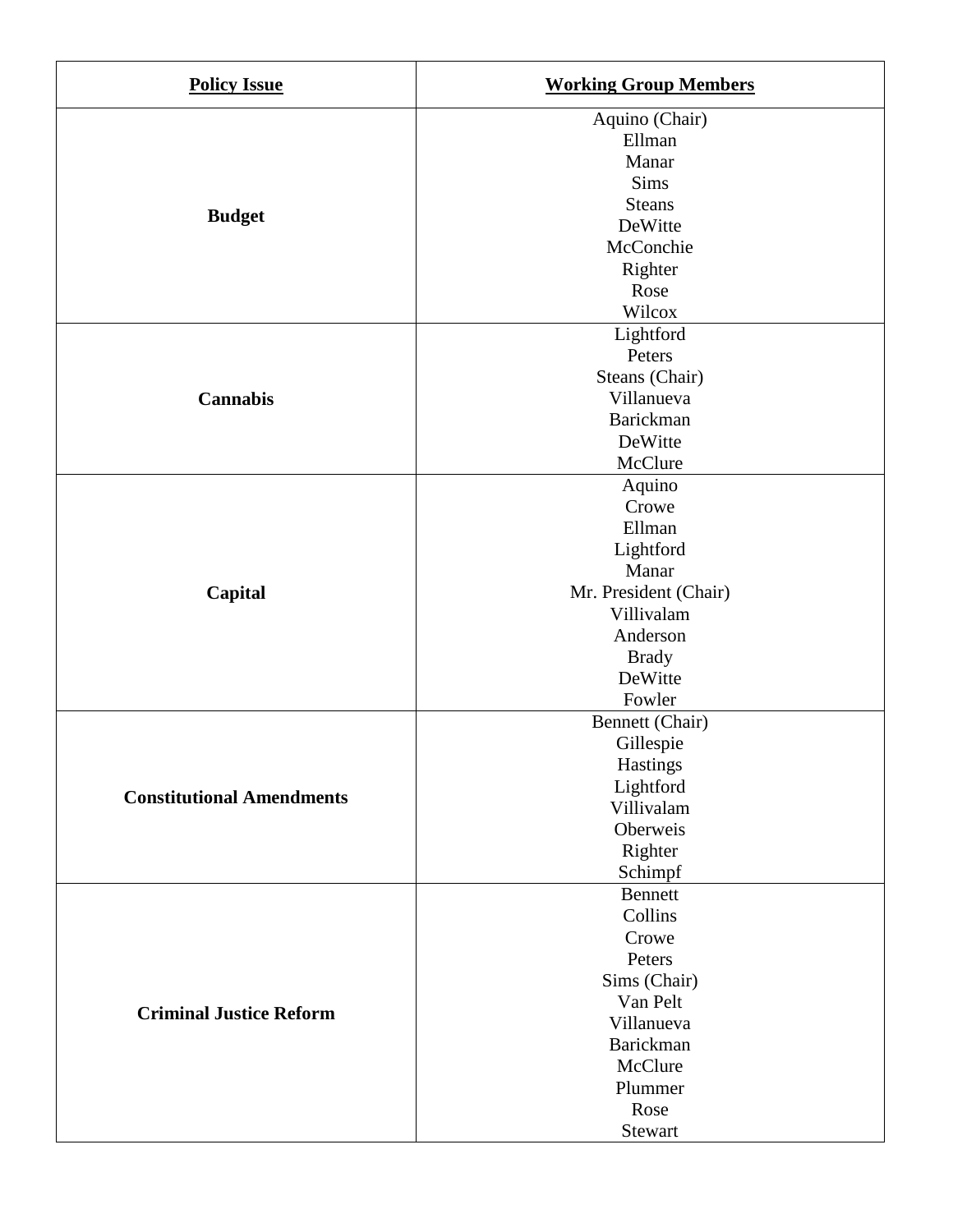| Cullerton<br><b>Glowiak Hilton</b><br>Joyce<br>Koehler (Chair)<br>Martinez<br><b>Economic Revitalization</b><br>Stadelman<br>Fowler<br>Oberweis<br>Rezin<br>Stewart<br>Syverson<br><b>Bennett</b><br>Bertino-Tarrant<br>Lightford (Chair)<br>Manar<br><b>Education</b><br>McGuire<br>Barickman<br>McClure<br>McConchie<br>Weaver<br><b>Bush</b><br>Castro<br>Cunningham<br>Ellman<br>Hastings (Chair)<br>Joyce |                                                        | <b>Belt</b> |
|----------------------------------------------------------------------------------------------------------------------------------------------------------------------------------------------------------------------------------------------------------------------------------------------------------------------------------------------------------------------------------------------------------------|--------------------------------------------------------|-------------|
|                                                                                                                                                                                                                                                                                                                                                                                                                |                                                        |             |
|                                                                                                                                                                                                                                                                                                                                                                                                                |                                                        |             |
|                                                                                                                                                                                                                                                                                                                                                                                                                |                                                        |             |
|                                                                                                                                                                                                                                                                                                                                                                                                                |                                                        |             |
|                                                                                                                                                                                                                                                                                                                                                                                                                |                                                        |             |
|                                                                                                                                                                                                                                                                                                                                                                                                                |                                                        |             |
|                                                                                                                                                                                                                                                                                                                                                                                                                |                                                        |             |
|                                                                                                                                                                                                                                                                                                                                                                                                                |                                                        |             |
|                                                                                                                                                                                                                                                                                                                                                                                                                |                                                        |             |
|                                                                                                                                                                                                                                                                                                                                                                                                                |                                                        |             |
|                                                                                                                                                                                                                                                                                                                                                                                                                |                                                        |             |
|                                                                                                                                                                                                                                                                                                                                                                                                                |                                                        |             |
|                                                                                                                                                                                                                                                                                                                                                                                                                |                                                        |             |
|                                                                                                                                                                                                                                                                                                                                                                                                                |                                                        |             |
|                                                                                                                                                                                                                                                                                                                                                                                                                |                                                        |             |
|                                                                                                                                                                                                                                                                                                                                                                                                                |                                                        |             |
|                                                                                                                                                                                                                                                                                                                                                                                                                |                                                        |             |
|                                                                                                                                                                                                                                                                                                                                                                                                                |                                                        |             |
|                                                                                                                                                                                                                                                                                                                                                                                                                |                                                        |             |
|                                                                                                                                                                                                                                                                                                                                                                                                                |                                                        |             |
|                                                                                                                                                                                                                                                                                                                                                                                                                |                                                        |             |
|                                                                                                                                                                                                                                                                                                                                                                                                                |                                                        |             |
|                                                                                                                                                                                                                                                                                                                                                                                                                |                                                        |             |
|                                                                                                                                                                                                                                                                                                                                                                                                                |                                                        |             |
|                                                                                                                                                                                                                                                                                                                                                                                                                |                                                        |             |
|                                                                                                                                                                                                                                                                                                                                                                                                                |                                                        |             |
|                                                                                                                                                                                                                                                                                                                                                                                                                | <b>Energy</b>                                          |             |
|                                                                                                                                                                                                                                                                                                                                                                                                                |                                                        |             |
|                                                                                                                                                                                                                                                                                                                                                                                                                |                                                        | Koehler     |
|                                                                                                                                                                                                                                                                                                                                                                                                                |                                                        |             |
| Anderson                                                                                                                                                                                                                                                                                                                                                                                                       |                                                        |             |
| Rezin                                                                                                                                                                                                                                                                                                                                                                                                          |                                                        |             |
| Rose                                                                                                                                                                                                                                                                                                                                                                                                           |                                                        |             |
| Schimpf                                                                                                                                                                                                                                                                                                                                                                                                        |                                                        |             |
| Wilcox                                                                                                                                                                                                                                                                                                                                                                                                         |                                                        |             |
| Castro                                                                                                                                                                                                                                                                                                                                                                                                         |                                                        |             |
| Cunningham                                                                                                                                                                                                                                                                                                                                                                                                     |                                                        |             |
| Gillespie (Chair)                                                                                                                                                                                                                                                                                                                                                                                              |                                                        |             |
| Holmes                                                                                                                                                                                                                                                                                                                                                                                                         |                                                        |             |
| Morrison                                                                                                                                                                                                                                                                                                                                                                                                       |                                                        |             |
| <b>Ethics</b><br>Sims                                                                                                                                                                                                                                                                                                                                                                                          |                                                        |             |
| Curran                                                                                                                                                                                                                                                                                                                                                                                                         |                                                        |             |
| McConchie                                                                                                                                                                                                                                                                                                                                                                                                      |                                                        |             |
|                                                                                                                                                                                                                                                                                                                                                                                                                |                                                        |             |
| Righter                                                                                                                                                                                                                                                                                                                                                                                                        |                                                        |             |
| Tracy                                                                                                                                                                                                                                                                                                                                                                                                          |                                                        |             |
| Bertino-Tarrant                                                                                                                                                                                                                                                                                                                                                                                                |                                                        |             |
| Landek                                                                                                                                                                                                                                                                                                                                                                                                         |                                                        |             |
| Martwick                                                                                                                                                                                                                                                                                                                                                                                                       | <b>Executive Orders &amp; Government</b><br>Continuity |             |
| McGuire                                                                                                                                                                                                                                                                                                                                                                                                        |                                                        |             |
| Munoz (Chair)                                                                                                                                                                                                                                                                                                                                                                                                  |                                                        |             |
| Mr. President                                                                                                                                                                                                                                                                                                                                                                                                  |                                                        |             |
| Curran                                                                                                                                                                                                                                                                                                                                                                                                         |                                                        |             |
| Righter                                                                                                                                                                                                                                                                                                                                                                                                        |                                                        |             |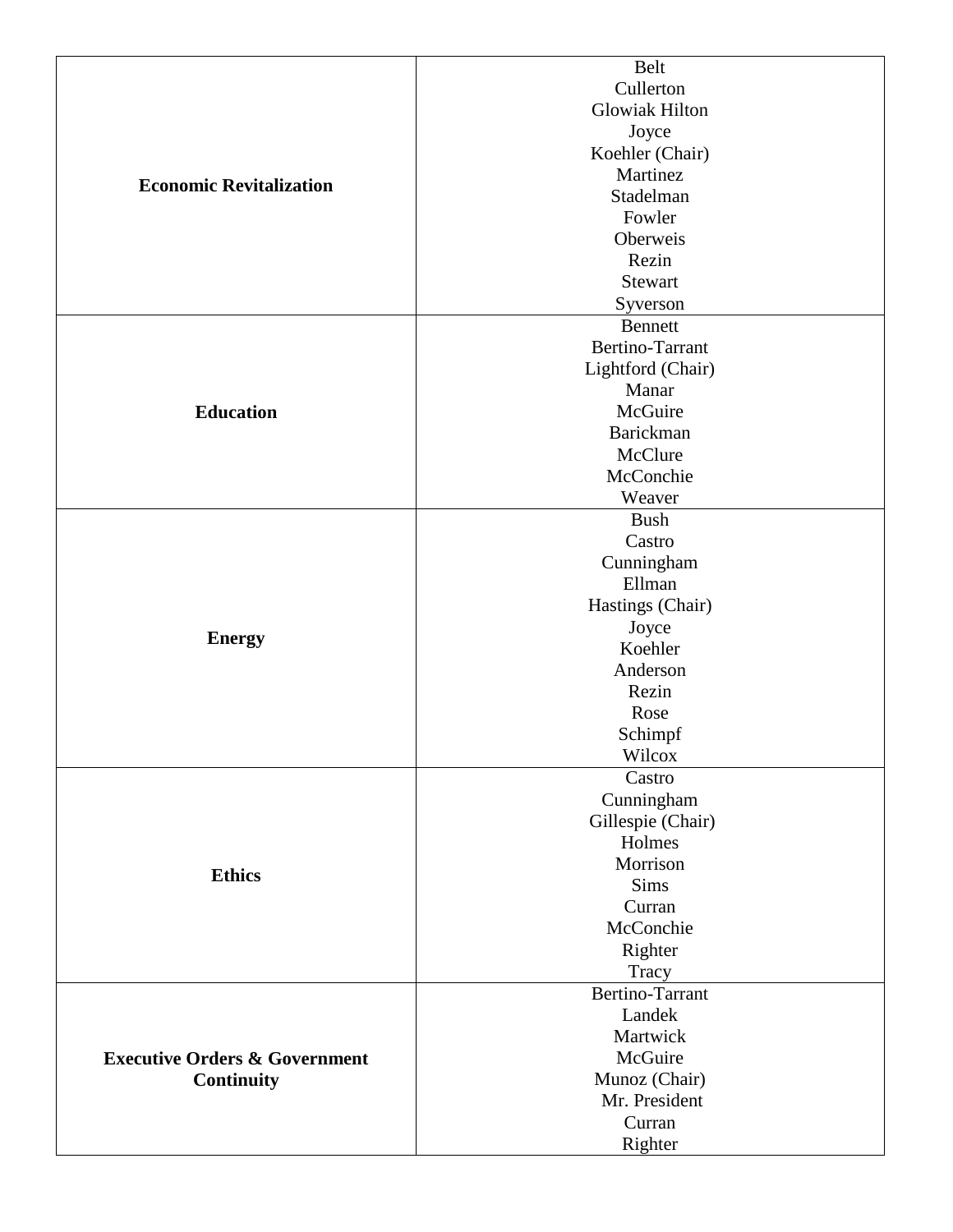|                                        | Rose                          |
|----------------------------------------|-------------------------------|
|                                        | Tracy                         |
|                                        |                               |
| <b>Gaming</b>                          | Castro                        |
|                                        | Crowe                         |
|                                        | Cunningham (Chair)            |
|                                        | Harris                        |
|                                        | Murphy                        |
|                                        | Stadelman                     |
|                                        | Anderson                      |
|                                        | Curran                        |
|                                        | Fowler                        |
|                                        | Syverson                      |
|                                        | Feigenholtz                   |
|                                        | Fine                          |
|                                        | Gillespie                     |
|                                        | Harris                        |
|                                        | Hunter (Chair)                |
| <b>Healthcare &amp; Human Services</b> | Morrison                      |
|                                        | McConchie                     |
|                                        | Plummer                       |
|                                        | Stewart                       |
|                                        | Syverson                      |
|                                        | Wilcox                        |
|                                        | Feigenholtz                   |
| Licensure                              | Hunter                        |
|                                        | Jones (Chair)                 |
|                                        | Link                          |
|                                        | Martinez                      |
|                                        | Anderson                      |
|                                        | Plummer                       |
|                                        | Syverson                      |
|                                        | Weaver                        |
|                                        | Bertino-Tarrant               |
|                                        | <b>Bush</b>                   |
|                                        | Cullerton                     |
|                                        | Landek                        |
|                                        | Murphy (Chair)                |
| <b>Local Government</b>                | Villivalam                    |
|                                        | Curran                        |
|                                        | DeWitte                       |
|                                        | McClure                       |
|                                        |                               |
|                                        | Weaver<br>Belt                |
| <b>Pensions</b>                        | Fine                          |
|                                        |                               |
|                                        | Link                          |
|                                        | Martwick (Chair)<br>Barickman |
|                                        | Rezin                         |
|                                        |                               |
|                                        | Schimpf                       |